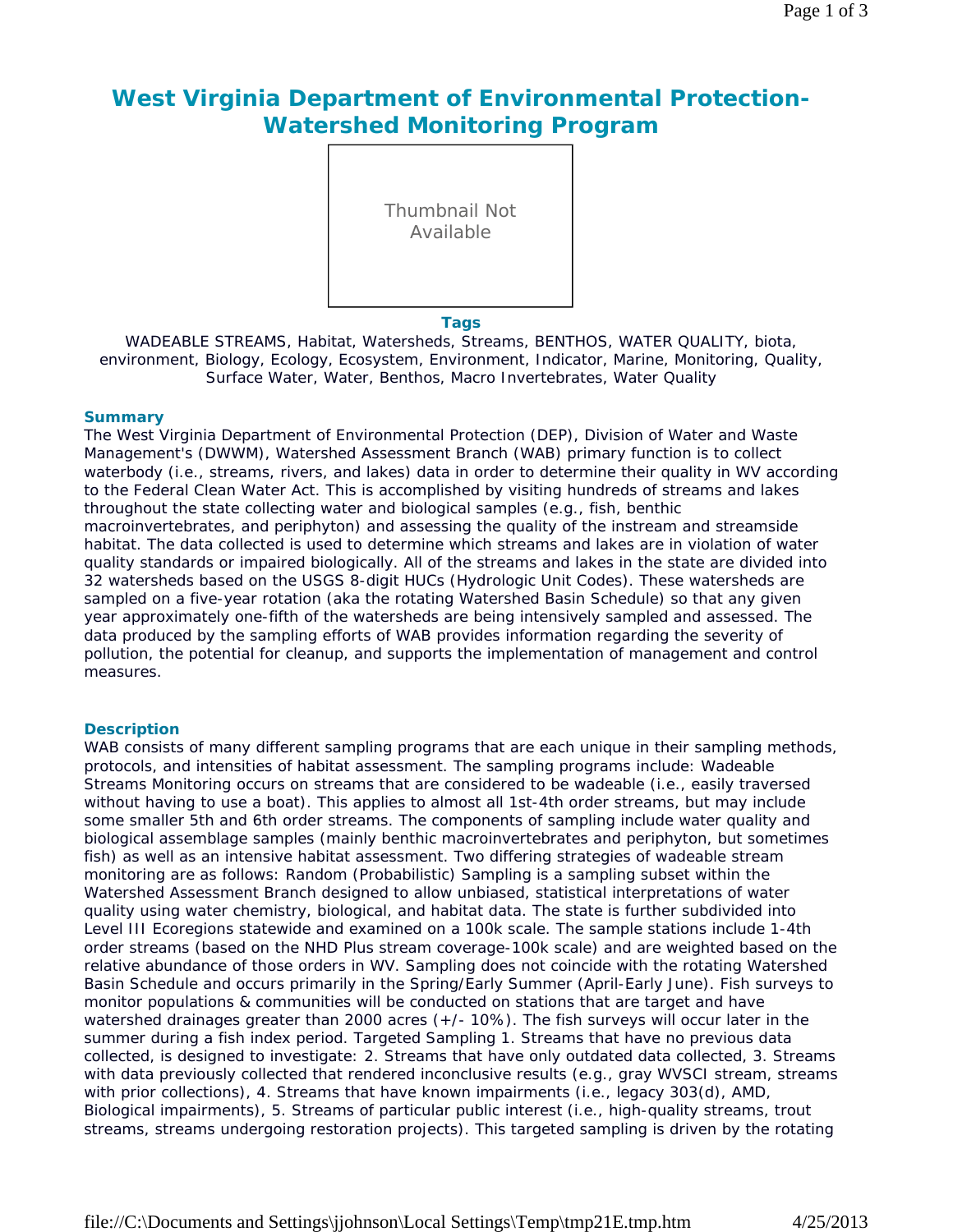Watershed Basin Schedule and sampling is a one-time event that occurs mainly in the Summer/early fall (June-October). Fish surveys occur on a limited number of select larger streams. TMDL stands for Total Maximum Daily Load. A targeted sampling strategy is used to gather information about the full extent of pollution impairments (i.e., which streams are problem areas or not and what are the sources of pollution). The resultant data is used to develop and calibrate TMDL models for streams listed on the 303(d) list. Candidate streams for TMDL development coincide with the rotating Watershed Basin Schedule and sampling occurs monthly for one year. The components of sampling include water quality samples and a limited habitat assessment. At streams with biological impairments sampling includes a one-time biological sample and intensive habitat assessment. Lake Monitoring uses the rotating Watershed Basin Schedule much like TMDL sampling and the targeted Wadeable Stream Monitoring. Sampling occurs on targeted lakes (within the watershed group for that year) four times during the summer months (June - September or May - August). The number of stations per lake varies and is generally proportional to the size of the lake. The components of sampling include a vertical water chemistry profile and some limited habitat observations. Ambient Network is a bimonthly statewide trend monitoring program at 26 targeted stations on major rivers and streams for water quality constituents. The ambient network is perhaps the oldest program within the Watershed Assessment Branch with data existing as far back as the 1960s. The components of sampling include water quality samples and limited habitat observations. Long Term Monitoring Stations, also called LTMS, are designed to develop long-term biological trend data at targeted wadeable streams scattered throughout the state. Stations are selected to represent a wide array of unique and varying impairments (Acid Mine Drainage, Acid Rain, Sediment, etc.) as well as represent best attainable or reference conditions. Some Ambient Network stations are included. Sampling occurs once per year and includes biological, intensive habitat, and water quality components. Some selected stations may also be surveyed for fish. Special Surveys or Projects are temporary targeted sampling designs conducted on request from internal West Virginia Department of Environmental Protection (WVDEP) programs, external agencies, private industries, or public groups/individuals that are concerned about the water quality of particular streams or segments of streams and require additional data to supplement their own data. These surveys or projects are often done in association with land transactions, spills, pending legal actions/litigation, permit applications/renewals, emerging pollution issues, or as a part of larger studies. Special Surveys are more limited in scope in that they concentrate on a very specific area and the stations are only visited once or twice. Special Projects are more long term and widespread. They may involve monthly sampling at a large number of sites over the course of a year or two. The components of sampling vary greatly depending on the survey or project needs and may include any combination of the following: simple habitat observations, water quality samples, deployable sondes, biological samples, limited habitat assessments, or intensive habitat assessments. Deployable Sondes are often used to provide continuous water quality data (timeseries) in support of other sampling programs (e.g., TMDL, Special Projects). Deployment and retrieval of the sonde may be accompanied by a water quality sample and habitat observations at targeted locations.

#### **Credits**

There are no credits for this item.

# **Use limitations**

Use at your own risk

# **ArcGIS Metadata ►**

### **Citation ►**

TITLE West Virginia Department of Environmental Protection- Watershed Monitoring Program

*Hide Citation ▲*

### **Resource Details ►**